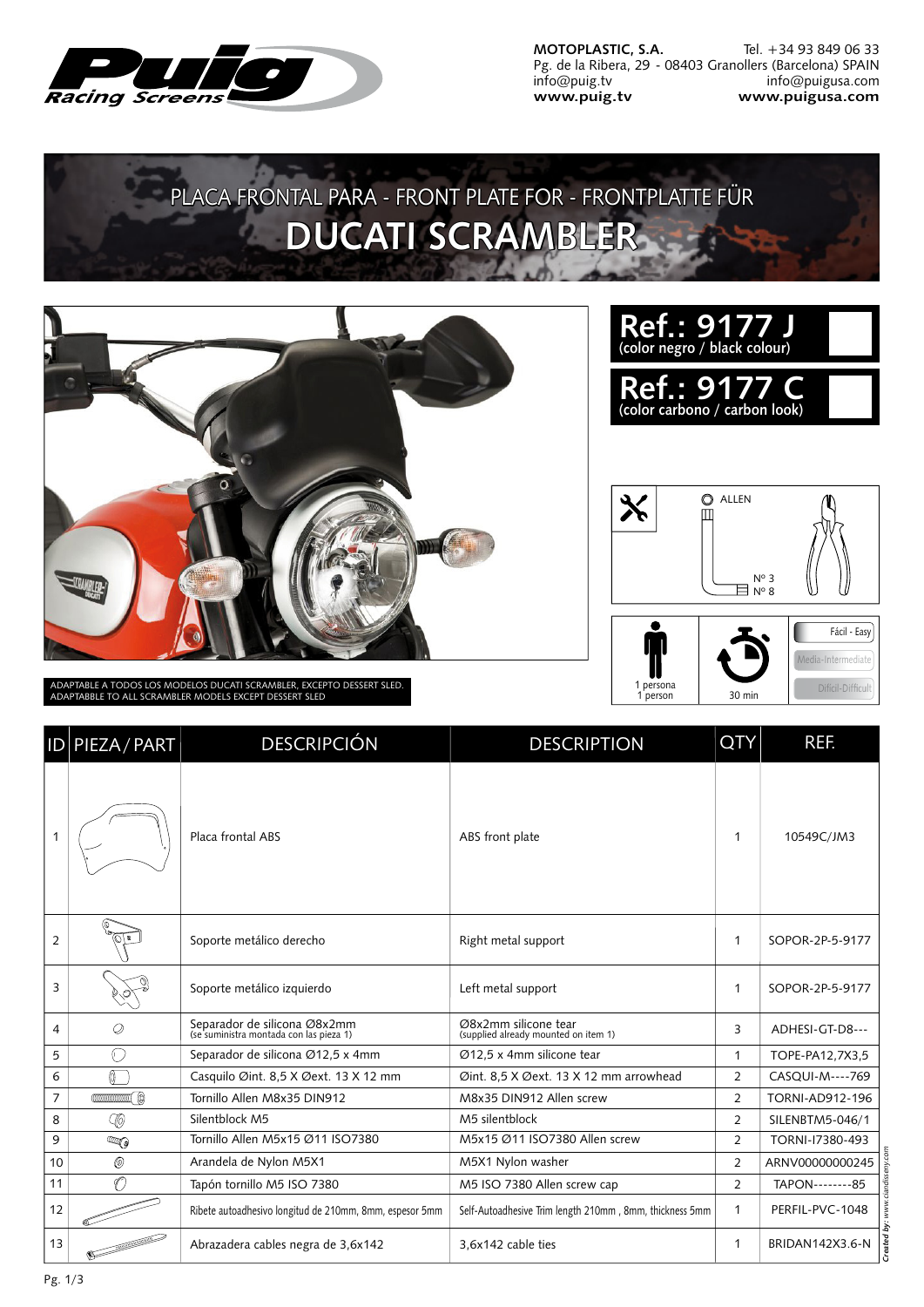

**MOTOPLASTIC, S.A.** Pg. de la Ribera, 29 - 08403 Granollers (Barcelona) SPAIN info@puig.tv **www.puig.tv** Tel. +34 93 849 06 33 info@puigusa.com **www.puigusa.com**



## INSTRUCCIONES DE MONTAJE - MOUNTING INSTRUCTIONS - MONTAGEANLEITUNG